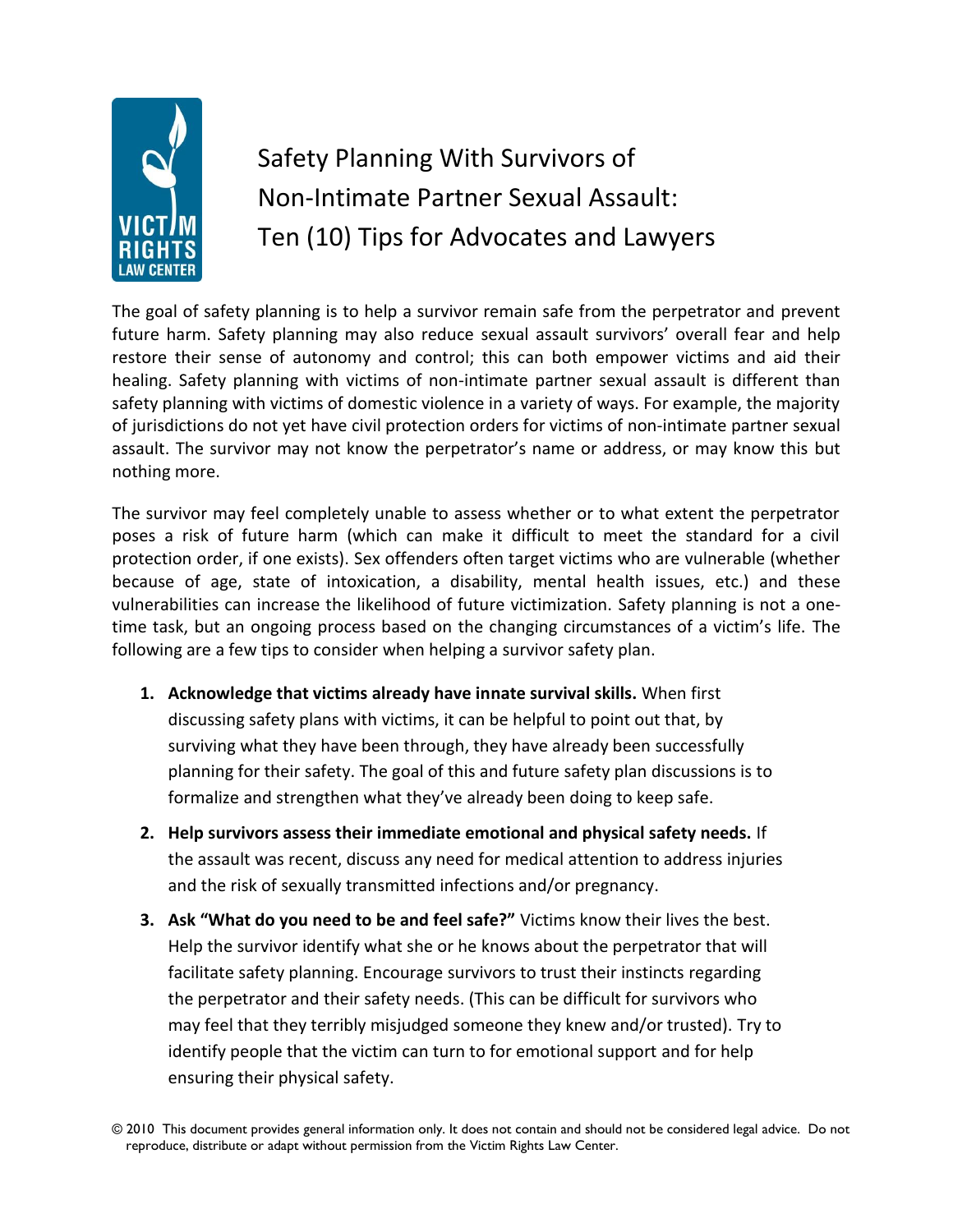- **4. Ask about the survivor's daily routines.** What are the victim's typical daily routines? Assess how much the perpetrator knows about those routines and what changes might help keep the victim safer. Safety plans should be as specific as possible and should be practiced.
- **5. Assess whether it is necessary and/or possible to try and make the victim's home, work, and/or school addresses private.**
	- $\bullet$ If the perpetrator does not currently know where the victim lives/works/goes to school, how could the perpetrator find out that information? Do a web search for the victim's name, address, etc., and see what comes up. Delete as much as possible.
	- Depending on victims' level of safety concerns, explore whether it would be safer for them to stay elsewhere short-term? Does the victim want help relocating? Or with an identity change?
	- In any and all paperwork, legal documents, and proceedings, make sure  $\bullet$ victims' home, work, and school addresses remain confidential if they so wish.
	- Does the victim want a third party to serve as the contact point for outside communications? Who can fill this role? Will it be your office or organization?
- **6. Determine what information the survivor wants to keep private for safety reasons, and who has it.** Does the perpetrator (or anyone who could provide information to the perpetrator) have access to the victim's personal information (e.g., address, family members' or friends' addresses, phone numbers, social security number, medical and mental health information)? Remember, if the perpetrator is the victim's employer, supervisor, teacher, landlord, etc., this information might be readily accessible in a school or job application, online, on an emergency contact form, etc. Take immediate steps to secure this information.
	- $\bullet$ Make sure the victim's friends, family, acquaintances, school and/or work staff and colleagues know NOT to give out ANY of the victim's personal information to anyone, no matter how they identify themselves. Ask these people to alert the victim immediately if they are contacted for this information.
- **7. Assess who else can help promote victim safety.** For each place where the victim spends significant time (home, school, work, place of worship, the gym, etc.) identify who can help keep the victim safe.